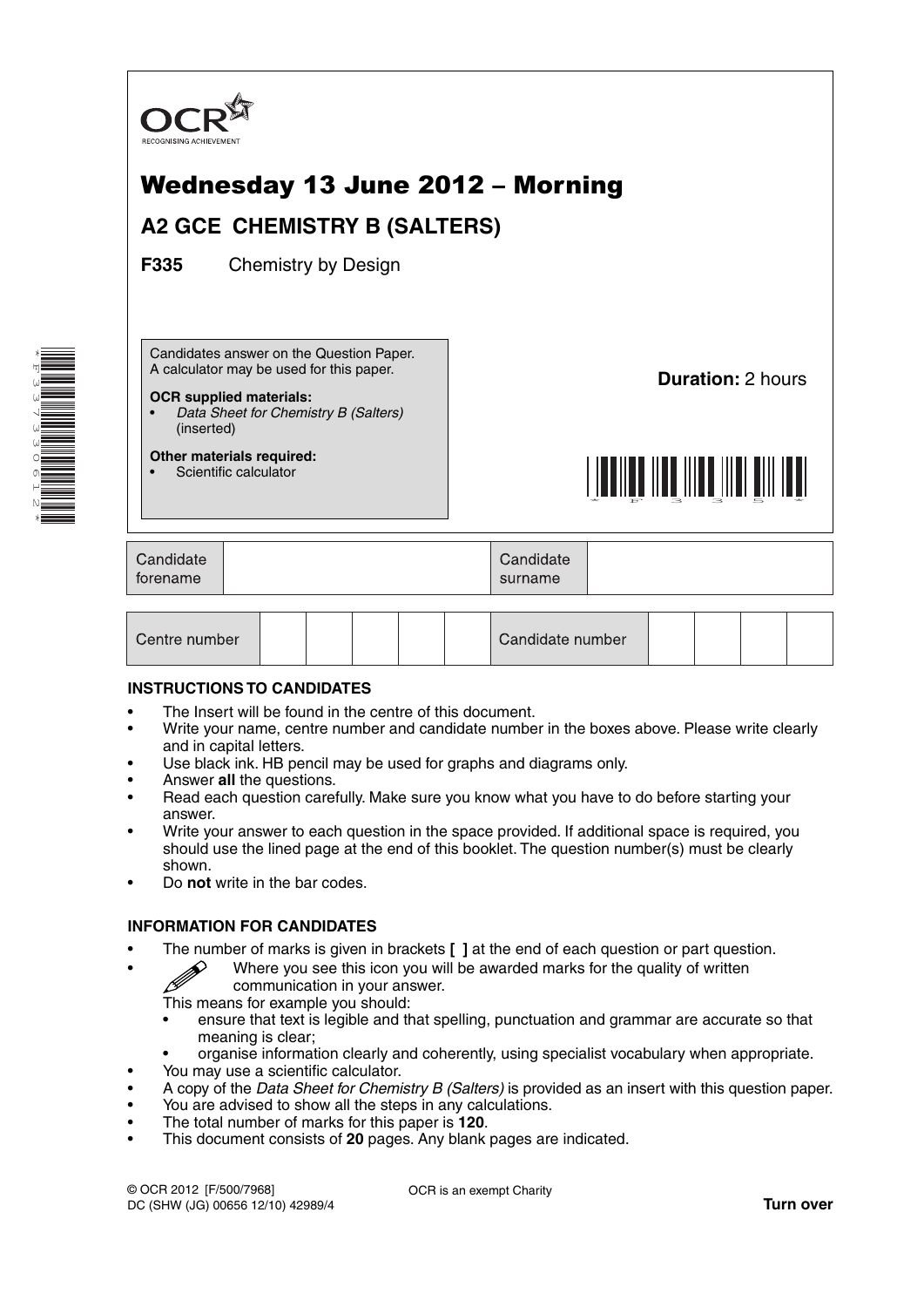# Answer **all** the questions.

**1** Nitrogen monoxide is formed when nitrogen and oxygen from the air combine.

$$
N_2(g) + O_2(g) \implies 2NO(g) \qquad \qquad \text{equation 1.1}
$$

Under normal atmospheric conditions, a further reaction occurs in the air to form  $NO<sub>2</sub>$ .

$$
2NO(g) + O_2(g) \rightarrow 2NO_2(g)
$$
 **equation 1.2**

These reactions have both advantages and disadvantages for the environment.

| (i) Give the oxidation states of nitrogen in:                                                                               | (a) |  |
|-----------------------------------------------------------------------------------------------------------------------------|-----|--|
|                                                                                                                             |     |  |
| Give the systematic name of $NO2$ .<br>(ii)                                                                                 |     |  |
|                                                                                                                             |     |  |
| (b) Describe what you would expect to see when the reaction in equation 1.2 occurs.                                         |     |  |
|                                                                                                                             |     |  |
| Give one advantage and one disadvantage to the environment of the formation of $NO2$ from<br>$N2$ in an industrial process. | (c) |  |
|                                                                                                                             |     |  |
|                                                                                                                             |     |  |
|                                                                                                                             |     |  |
|                                                                                                                             |     |  |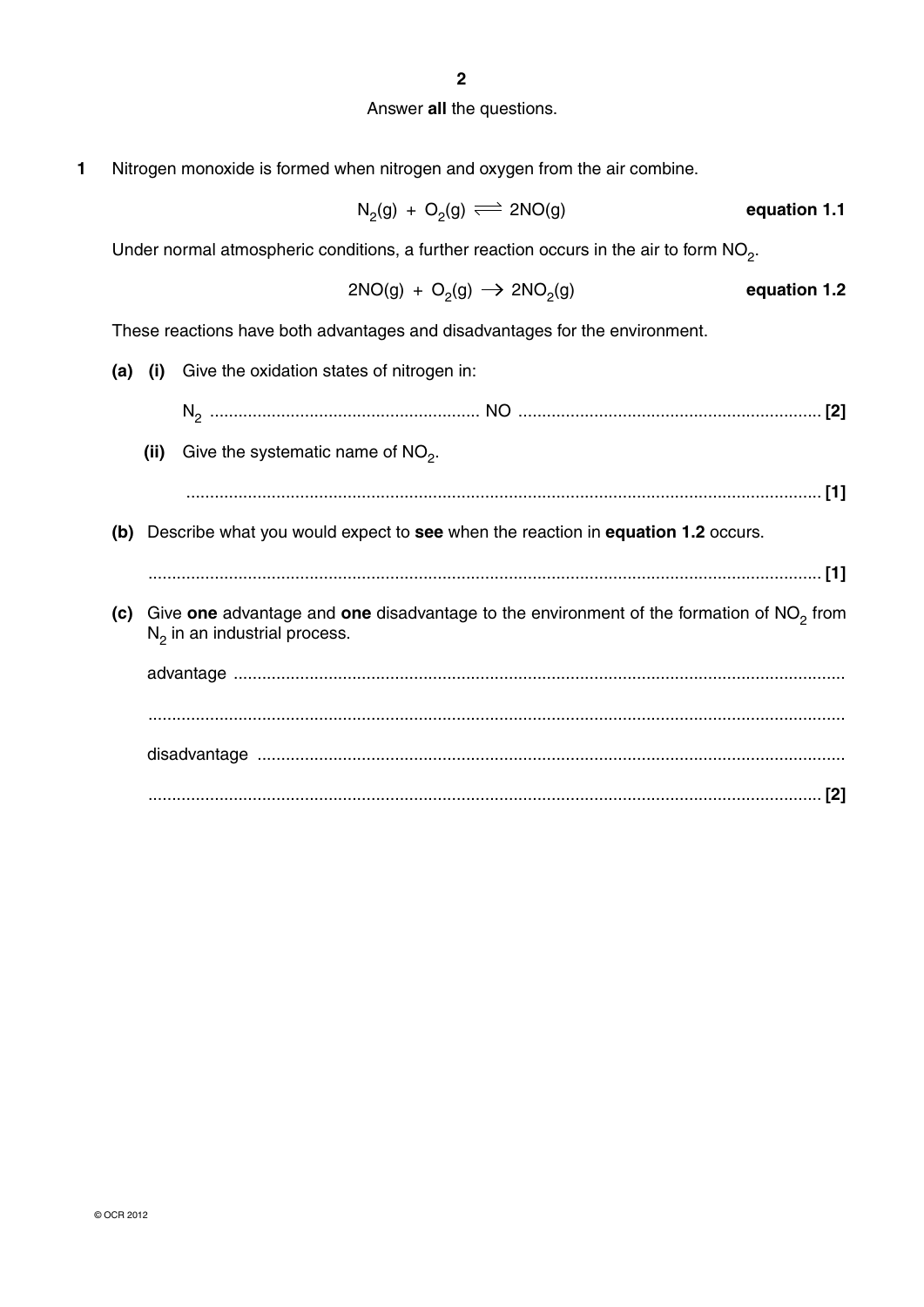**(d)** The overall equation for the formation of  $NO<sub>2</sub>(g)$  is given below.

$$
N_2(g) + 2O_2(g) \iff 2NO_2(g) \qquad \Delta H = +66 \,\text{kJ} \,\text{mol}^{-1} \qquad \text{equation 1.3}
$$

- **(i)** At room temperature and pressure:
	- Show that the concentration of oxygen in air is  $8.3 \times 10^{-3}$  moldm<sup>-3</sup>.
	- Calculate the concentration of nitrogen in air.

Assume that air consists of nitrogen and oxygen in the mole ratio 4.0 : 1.0 and that one mole of gas occupies 24 dm<sup>3</sup> at room temperature and pressure.

[N2] = ......................................... mol dm–3 **[2]**

(ii) Write the expression for the equilibrium constant,  $K_c$ , for the reaction shown in **equation 1.3**.

 $K_c =$ 

**[1]**

**(iii)** Use the concentrations of  $N_2$  and  $O_2$  from **(i)** to work out the equilibrium concentration of  $\mathsf{NO}_2$  in air at room temperature and pressure.

 $K_c = 4 \times 10^{-19}$  dm<sup>3</sup> mol<sup>-1</sup> at room temperature for **equation 1.3**.

Give your answer to an **appropriate** number of significant figures.

[NO2] = ......................................... mol dm–3 **[3]**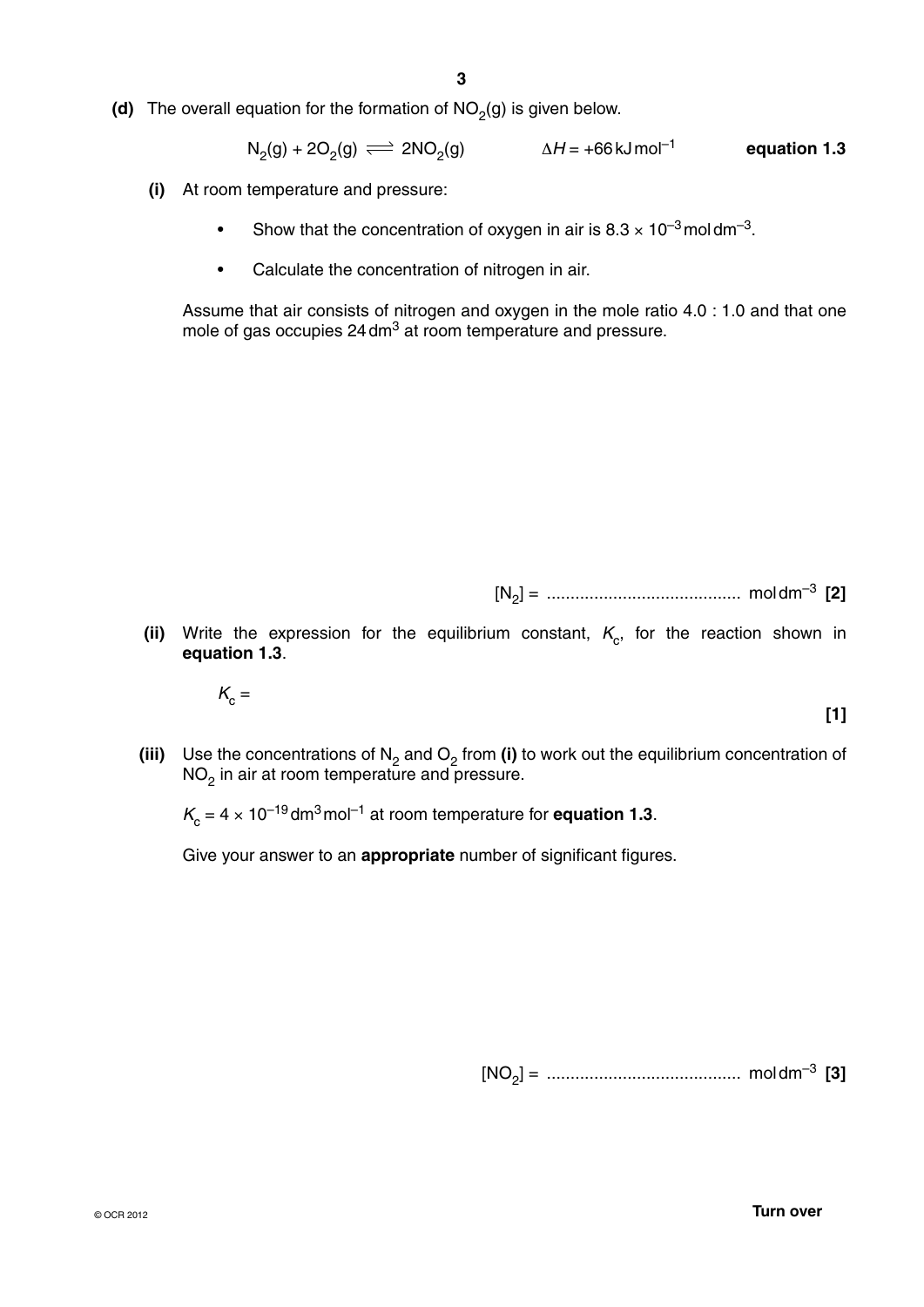| $N_2(g) + 2O_2(g) \rightleftharpoons 2NO_2(g)$ | $\Delta H = +66$ kJ mol <sup>-1</sup> | equation 1.3 |
|------------------------------------------------|---------------------------------------|--------------|
|------------------------------------------------|---------------------------------------|--------------|

 **(iv)** How would the value of the **equilibrium constant** for the equilibrium shown in **equation 1.3** change, if at all, if the temperature were raised to 1500 K?

Give reasons for your answer.

 ........................................................................................................................................... ........................................................................................................................................... ........................................................................................................................................... ........................................................................................................................................... ...................................................................................................................................... **[3]**

 **(v)** The pressure was increased to 100 atmospheres, keeping the temperature at room temperature.

What effect would this have on the **equilibrium position** for **equation 1.3**?

Give a reason for your answer.

 ........................................................................................................................................... ........................................................................................................................................... ...................................................................................................................................... **[2]**

**(e)** NO<sub>2</sub> can be oxidised to form nitric(V) acid,  $HNO<sub>3</sub>$ .

Nitric(V) acid is a strong acid in aqueous solution.

 **(i)** Write an equation for the ionisation of nitric(V) acid in water.

**[2]**

**(ii)** Calculate the pH of a 0.015 moldm<sup>-3</sup> solution of nitric(V) acid.

pH = .......................................................... **[2]**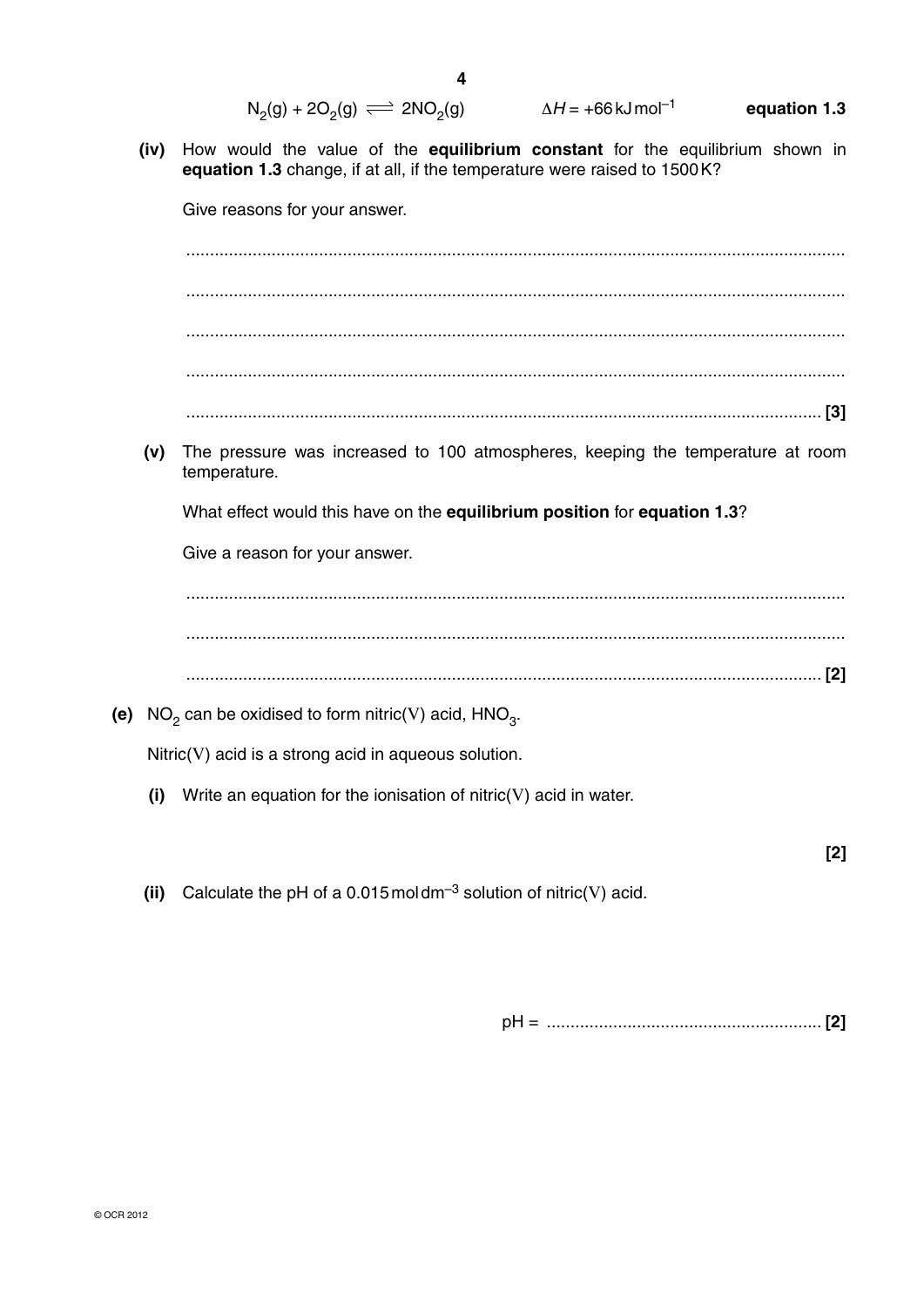- **(f)** When concentrated nitric(V) acid reacts with concentrated sulfuric(VI) acid, each sulfuric(VI) acid molecule donates **one** proton to a nitric(V) acid molecule. The ion formed from  $n\text{itric}(V)$  acid breaks down to form water and another positive ion.
	- **(i)** Suggest an equation for the **overall** reaction of sulfuric(VI) acid with nitric(V) acid.

|       | [2]                                                                                                           |
|-------|---------------------------------------------------------------------------------------------------------------|
| (ii)  | Suggest the name of the conjugate base of sulfuric(VI) acid that is formed in the overall<br>reaction in (i). |
|       | [1]                                                                                                           |
| (iii) | Give a laboratory use for the solution formed in the reaction described in (i).                               |
|       |                                                                                                               |
|       | [Total: 25]                                                                                                   |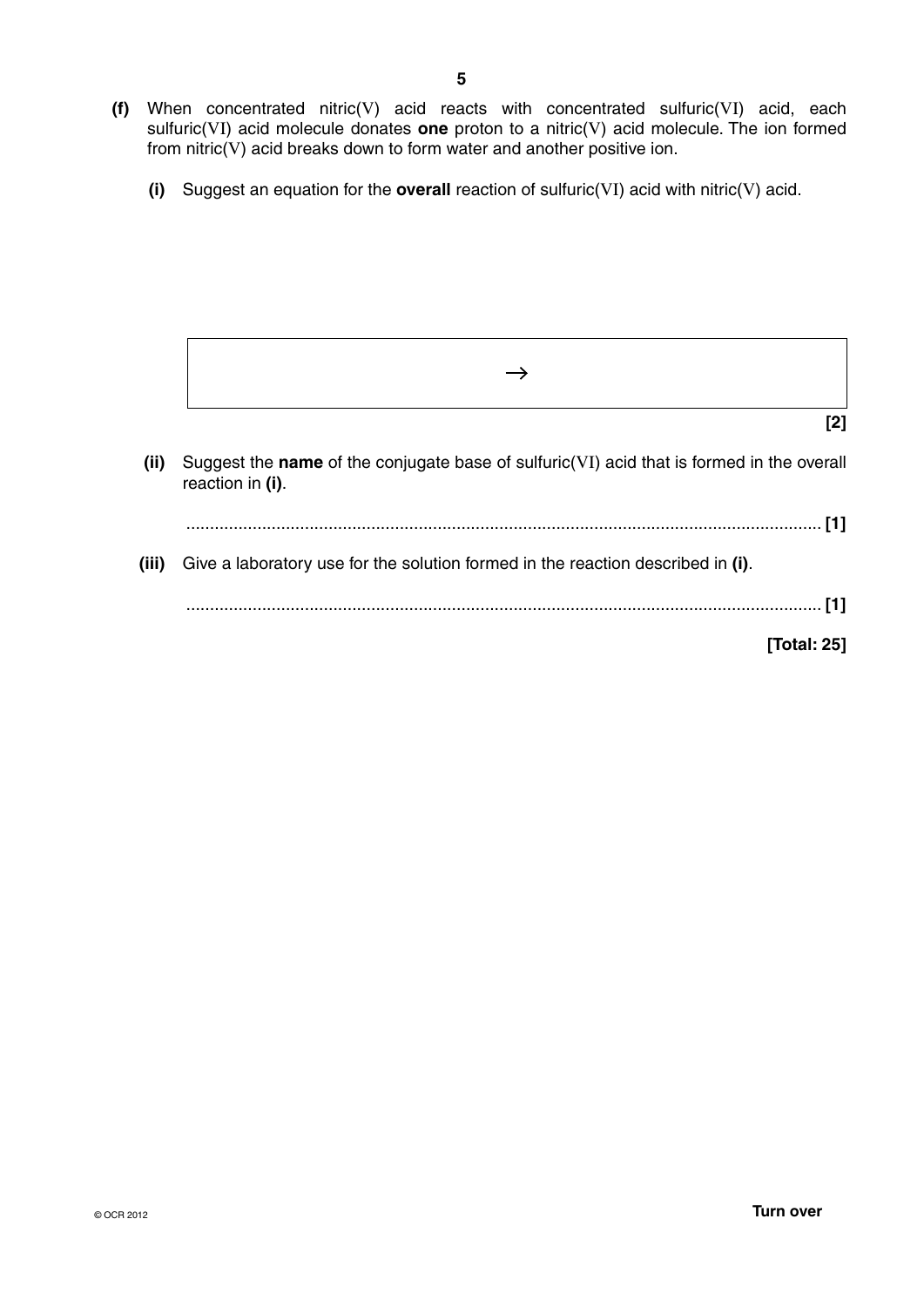**2** The 'malolactic fermentation' is a reaction that occurs when wine is matured before being bottled. The process results in the wine tasting smoother and less acidic.



**[2] (ii)** Give the number of chiral centres in a **malic acid** molecule. ...................................................................................................................................... **[1]**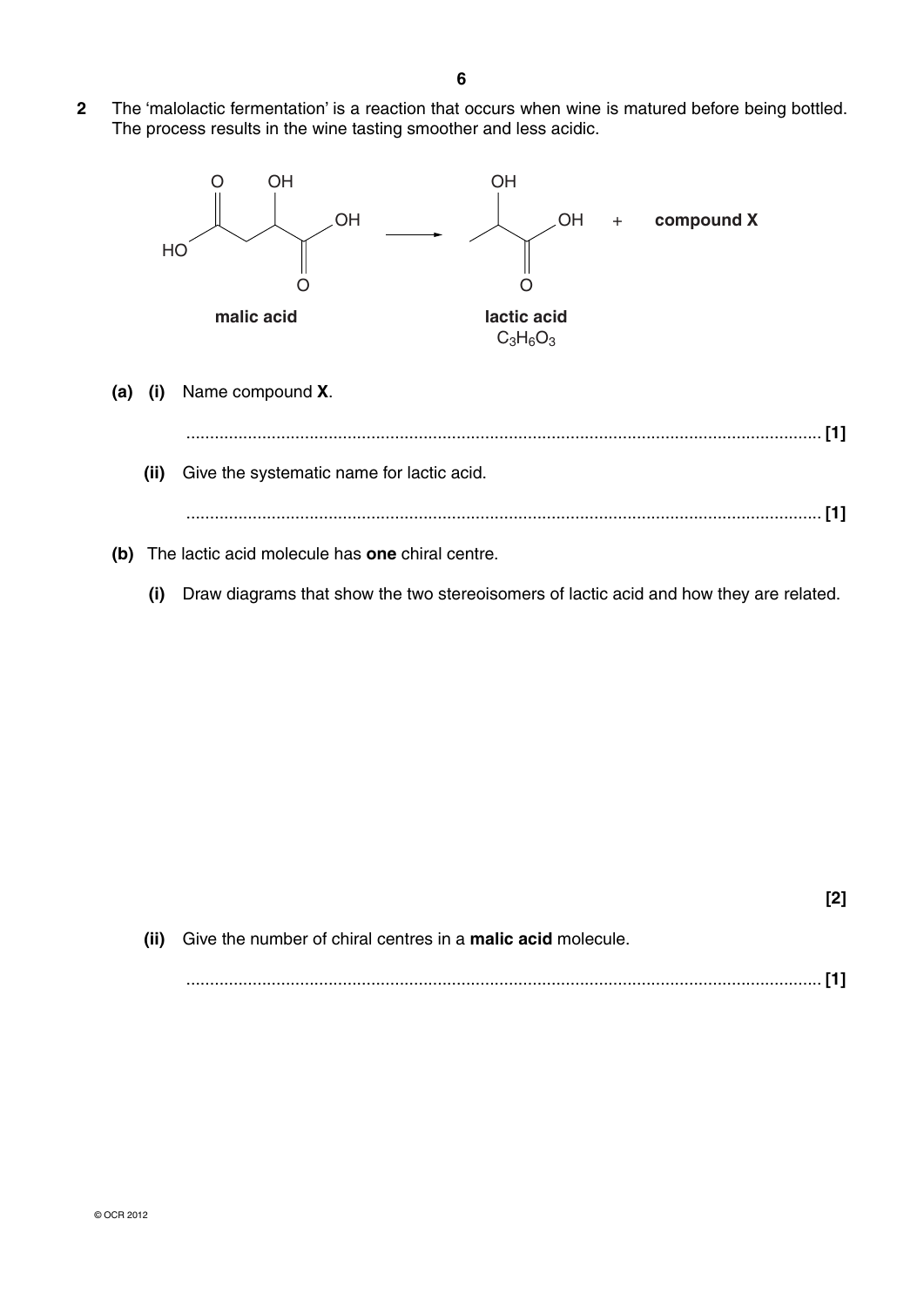**(c)** The following data are available for the two acids.

|             | p۱            |
|-------------|---------------|
| malic acid  | 3.40 and 5.13 |
| lactic acid | 3.86          |

(i) Suggest why two  $pK_a$  values are given for malic acid.

 ........................................................................................................................................... ...................................................................................................................................... **[1]** (ii) Use the p $K_{\rm a}$  data to suggest why lactic acid produces a smoother, less acidic wine than malic acid. ........................................................................................................................................... ...................................................................................................................................... **[2] (d) (i)** Write an equation to represent the equilibrium that occurs when lactic acid dissolves in water. Represent lactic acid as  $C_3H_6O_3$ . **[1]** (ii) The p $K_a$  for lactic acid is 3.86. Show that the value of  $K_a$  is 1.4  $\times$  10<sup>-4</sup> moldm<sup>-3</sup>. **[1] (iii)** Calculate the pH of a 0.10 mol dm–3 solution of lactic acid. pH = .......................................................... **[2] (iv)** A wine has a pH of 3.0.

Calculate the ratio [salt]/[acid] for lactic acid at this pH. ( $K_a = 1.4 \times 10^{-4}$  moldm<sup>-3</sup>)

ratio [salt]/[acid] = .......................................................... **[2]**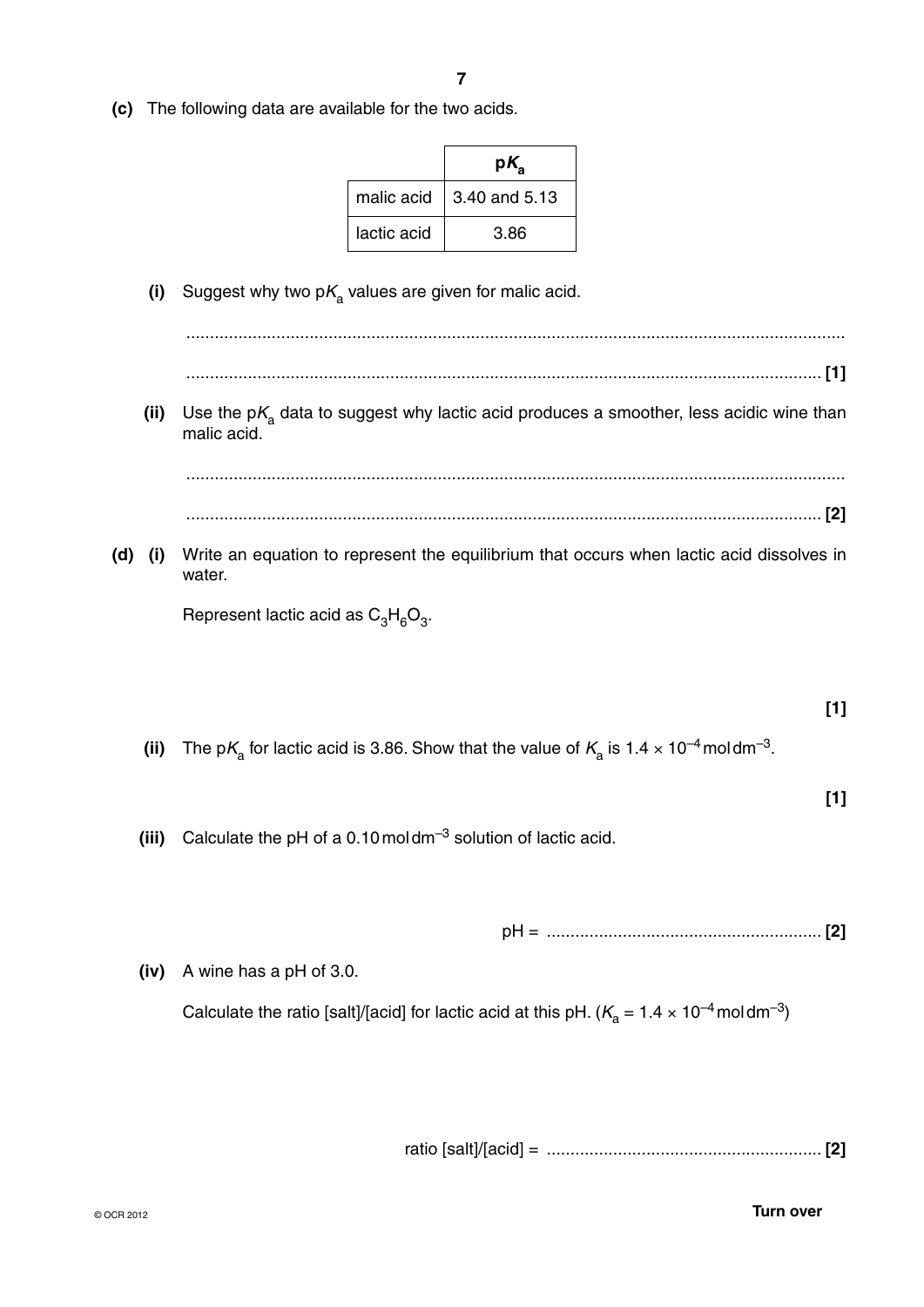

**(e)** When reacted with sulfuric acid, lactic acid,  $C_3H_6O_3$ , loses water to form a compound with the molecular formula  $C_6H_8O_4$ . The infrared spectrum of this compound shows an absorption at 1735–1750 cm $^{-1}$  and no absorptions above 3000 cm $^{-1}$ .

Suggest a structure for this compound, giving your reasoning.

 ................................................................................................................................................... ................................................................................................................................................... ................................................................................................................................................... ................................................................................................................................................... .............................................................................................................................................. **[3]**

 **(f)** When **malic acid** is heated, it loses water to form an acid anhydride with the molecular formula  $C_4H_2O_3$ .

Suggest a structure for this compound.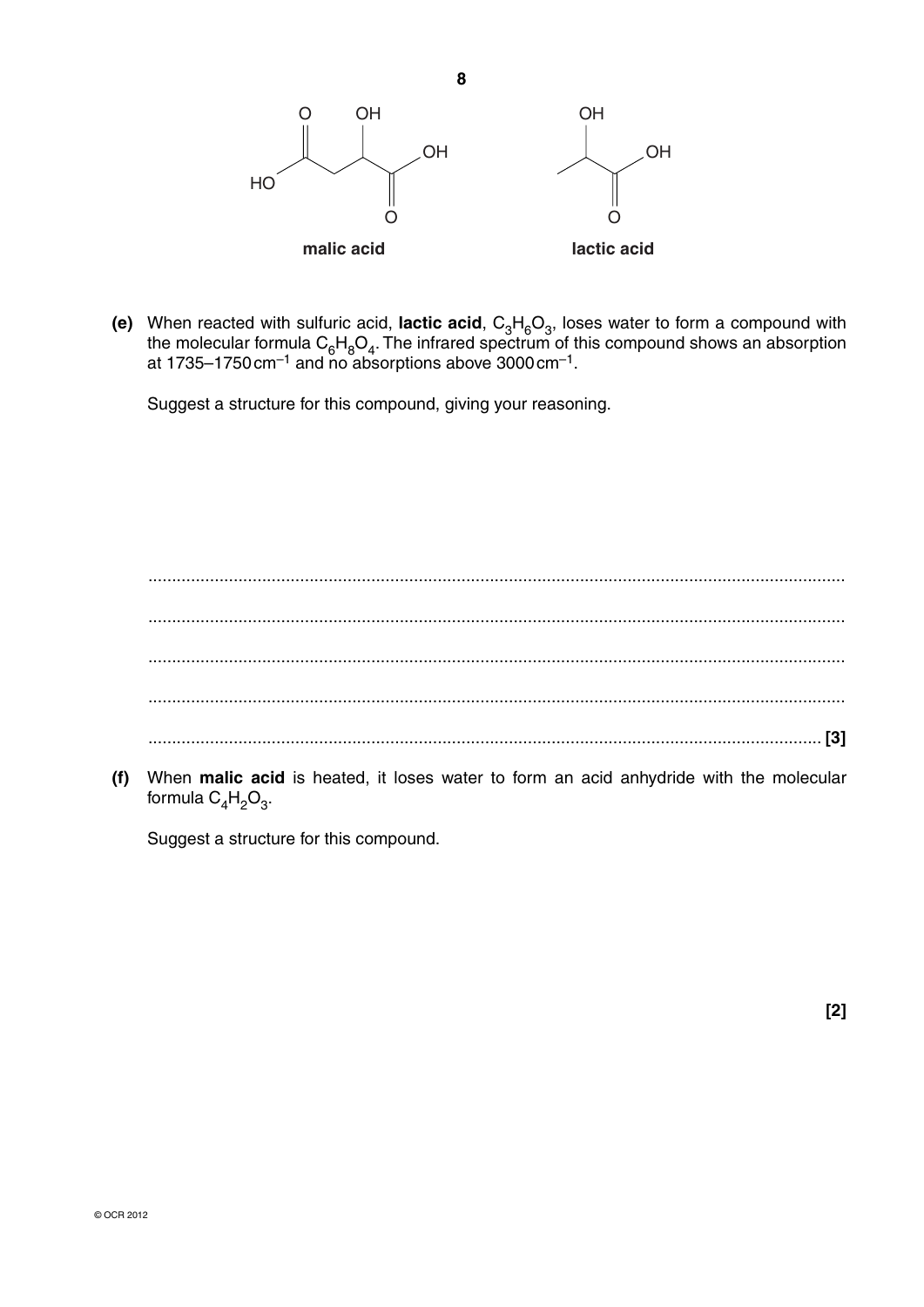**(g)** You may need to refer to the list of reactions in the *Data Sheet* in answering this part. Lactic acid can be made in the laboratory using the following two-stage synthesis.



|     | elimination  | electrophilic | addition                                                      |      |
|-----|--------------|---------------|---------------------------------------------------------------|------|
| [2] | substitution | radical       | nucleophilic                                                  |      |
|     |              |               | Suggest the other product of stage 2, apart from lactic acid. | (iv) |
|     |              |               |                                                               |      |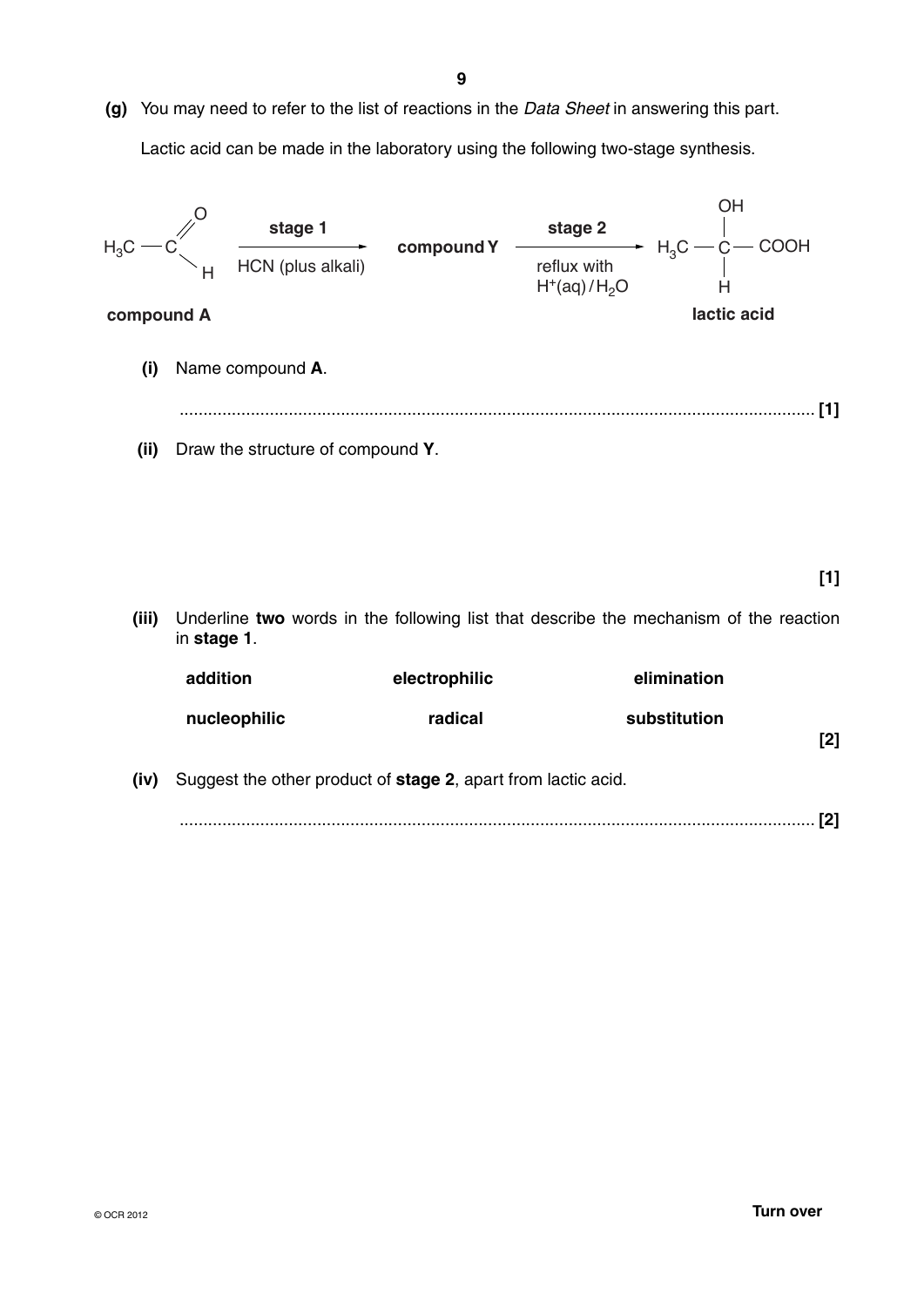$$
H_3C \xrightarrow{\qquad \qquad \text{Stage 1}} \qquad \qquad \text{compound Y} \xrightarrow{\qquad \text{stage 2}} \qquad H_3C \xrightarrow{\qquad \qquad} \text{C}-\text{COOH} \qquad \qquad \text{reflux with} \qquad \qquad \text{H}^+ (\text{aq})/H_2O \qquad \qquad \text{H}^+ (\text{acid})
$$

- **(h)** A student suggests that a test to distinguish between compound **A** and lactic acid would be to heat a sample of each with acidified potassium dichromate(VI).
	- **(i)** Describe the colour change that compound **A** would give with this reagent and give the formula of the organic product.

organic product

 **(ii)** Explain why the test will **not** distinguish lactic acid from compound **A**.

 ........................................................................................................................................... ........................................................................................................................................... ........................................................................................................................................... ...................................................................................................................................... **[2]**

**[Total: 29]**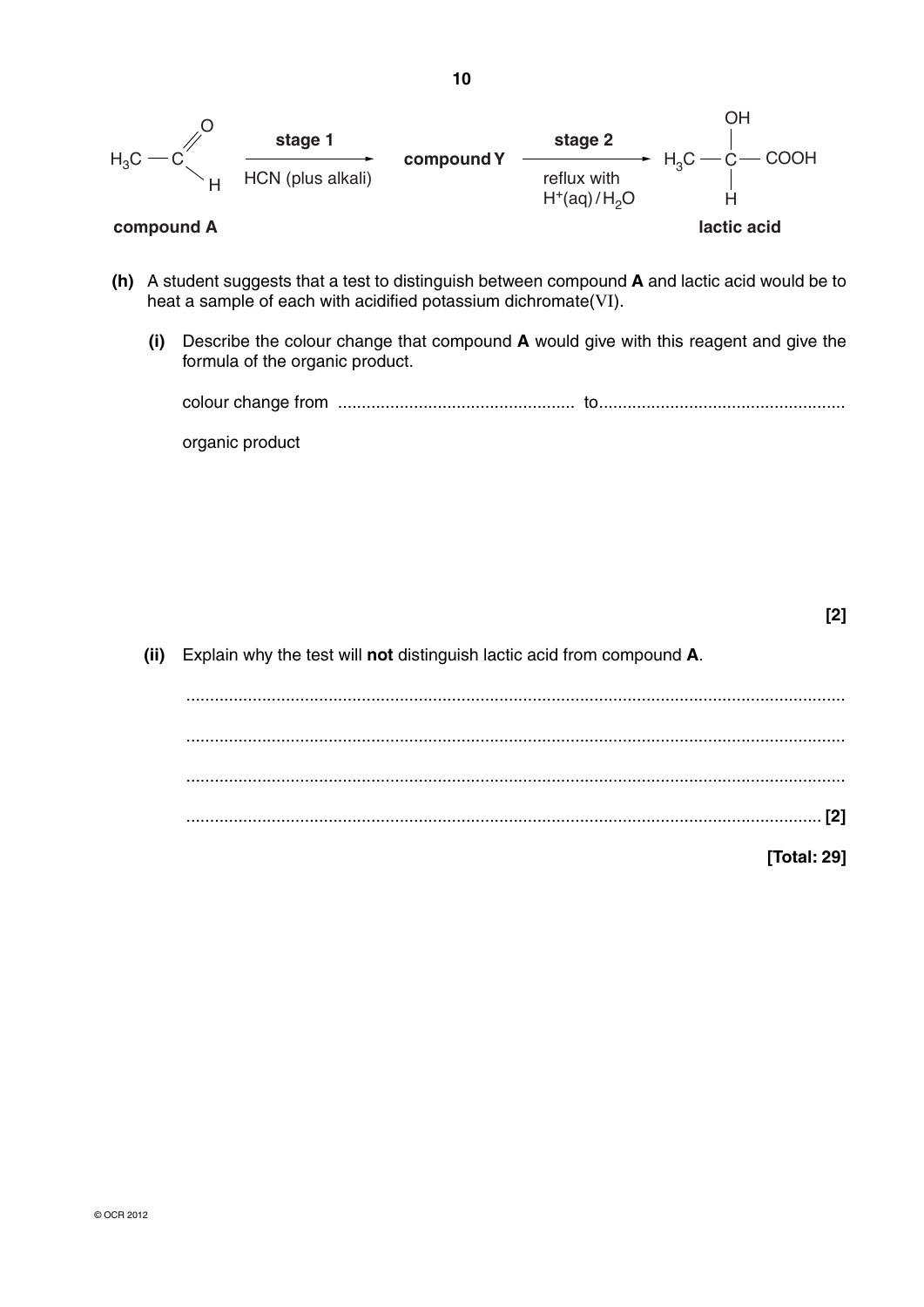**3** In 2006, a 'green synthesis' method was developed for converting 'glycerin' into 'propylene glycol'. The new process involved the use of a transition metal catalyst.

Propylene glycol has many uses, including as an antifreeze.

The overall reaction is shown below.

|     | <b>OH</b> | OH                           | OH |        |                                                                                  | <b>OH</b> | <b>OH</b>        |  |                  |                                                                                          |              |
|-----|-----------|------------------------------|----|--------|----------------------------------------------------------------------------------|-----------|------------------|--|------------------|------------------------------------------------------------------------------------------|--------------|
|     |           | $CH2$ - CH - CH <sub>2</sub> |    | $^{+}$ | $H_2 \longrightarrow CH_2-CH-CH_3 +$                                             |           |                  |  | H <sub>2</sub> O |                                                                                          | equation 3.1 |
|     |           | glycerin                     |    |        |                                                                                  |           | propylene glycol |  |                  |                                                                                          |              |
| (a) |           |                              |    |        | Give the systematic name for propylene glycol.                                   |           |                  |  |                  |                                                                                          |              |
| (b) |           |                              |    |        | Glycerin is a co-product in the manufacture of biodiesel from vegetable oil.     |           |                  |  |                  |                                                                                          |              |
|     | (i)       |                              |    |        | Explain what is meant by the term co-product, distinguishing it from by-product. |           |                  |  |                  |                                                                                          |              |
|     |           |                              |    |        |                                                                                  |           |                  |  |                  |                                                                                          |              |
|     | (ii)      |                              |    |        |                                                                                  |           |                  |  |                  | Name the type of reaction by which glycerin can be obtained directly from vegetable oil. |              |
| (c) |           |                              |    |        | Suggest one reason why the synthesis in equation 3.1 is described as 'green'.    |           |                  |  |                  |                                                                                          |              |
|     |           |                              |    |        |                                                                                  |           |                  |  |                  |                                                                                          |              |
| (d) |           | phase under high pressure.   |    |        |                                                                                  |           |                  |  |                  | The reaction in equation 3.1 was carried out with the reactants and products in the gas  |              |
|     |           |                              |    |        | Suggest and explain a reason for the use of a high pressure in this reaction.    |           |                  |  |                  |                                                                                          |              |
|     |           |                              |    |        |                                                                                  |           |                  |  |                  |                                                                                          |              |
|     |           |                              |    |        |                                                                                  |           |                  |  |                  |                                                                                          |              |
|     |           |                              |    |        |                                                                                  |           |                  |  |                  |                                                                                          |              |
|     |           |                              |    |        |                                                                                  |           |                  |  |                  |                                                                                          | $[2]$        |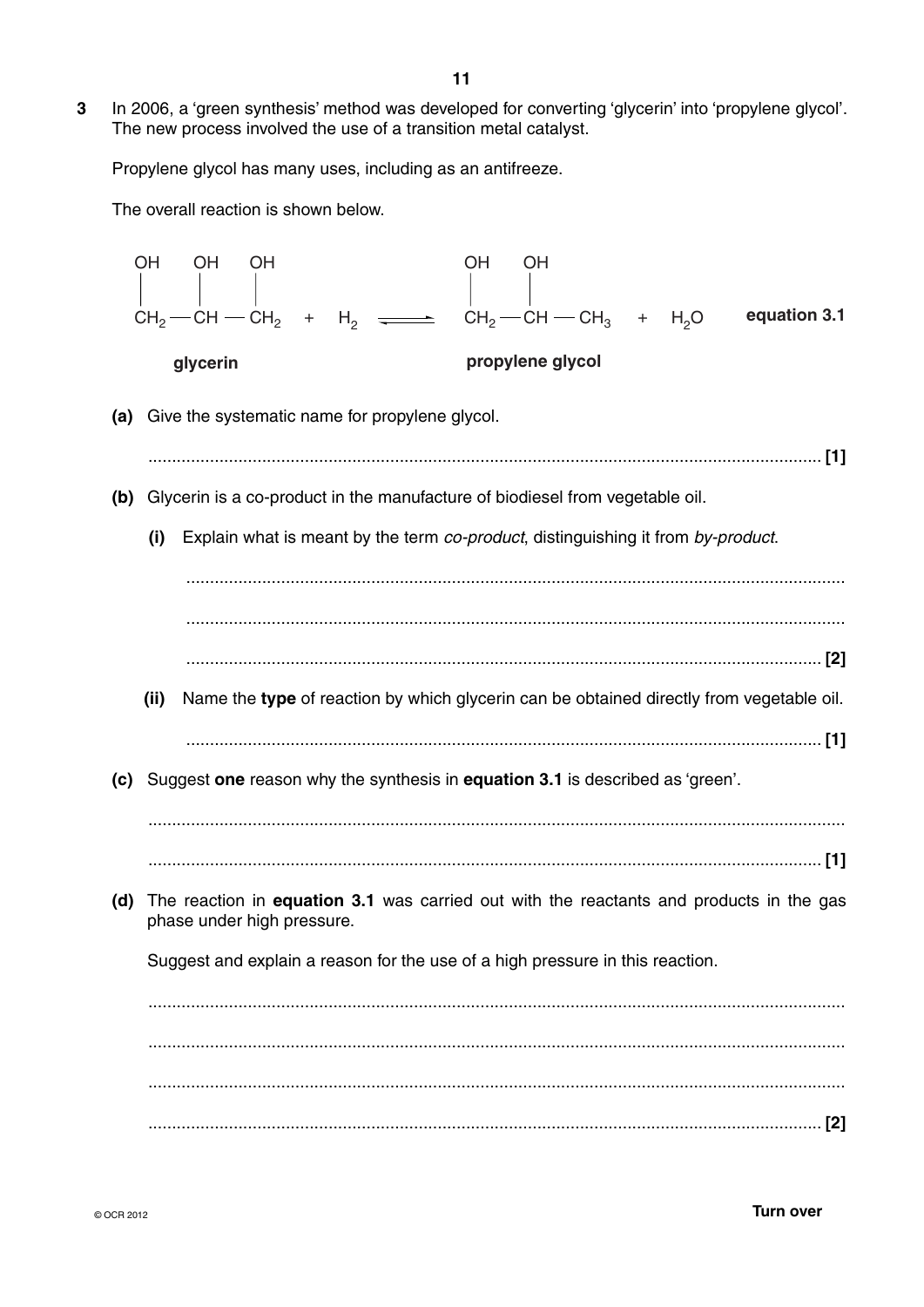**(e)** A possible mechanism for the reaction in **equation 3.1** is shown below. The mechanism is incomplete.



- **(i)** Draw another 'curly arrow' on the glycerin molecule to complete the electron movements involved in **step 1**. **[1]**
- **(ii) Step 1** involves the dehydration of glycerin. Give another name for this **type** of reaction. ...................................................................................................................................... **[1]**
- **(iii)** Name the functional groups in acetol.

...................................................................................................................................... **[2]**

- **(iv)** When the reaction is carried out under the same conditions but in the absence of hydrogen, acetol is formed as the end product.
	- Describe **and explain** how acetol can be distinguished from glycerin using **both** infrared and NMR spectroscopy.
	- Describe **and explain** the splitting (if any) of each of the peaks in the NMR spectrum of **acetol**.



*In your answer you should indicate how the spectroscopic peaks you predict are linked to the structure of the compound. to the structure of the compound.*

|  | [6] |
|--|-----|
|  |     |
|  |     |
|  |     |
|  |     |
|  |     |
|  |     |
|  |     |
|  |     |
|  |     |
|  |     |
|  |     |

© OCR 2012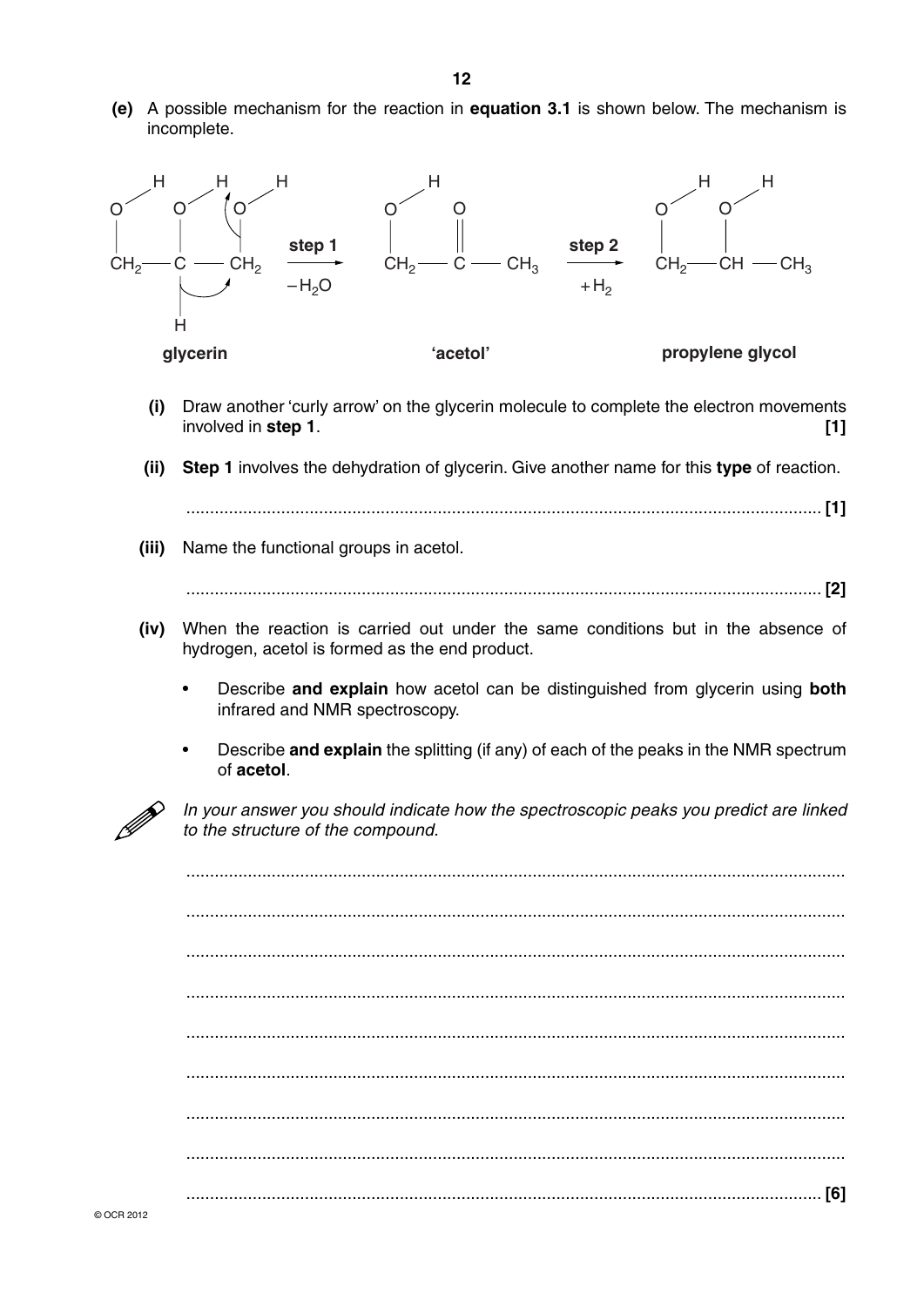

Calculate the percentage yield of the reaction.

% yield = ..................................................... % **[2]**

**[Total: 22]**

**13**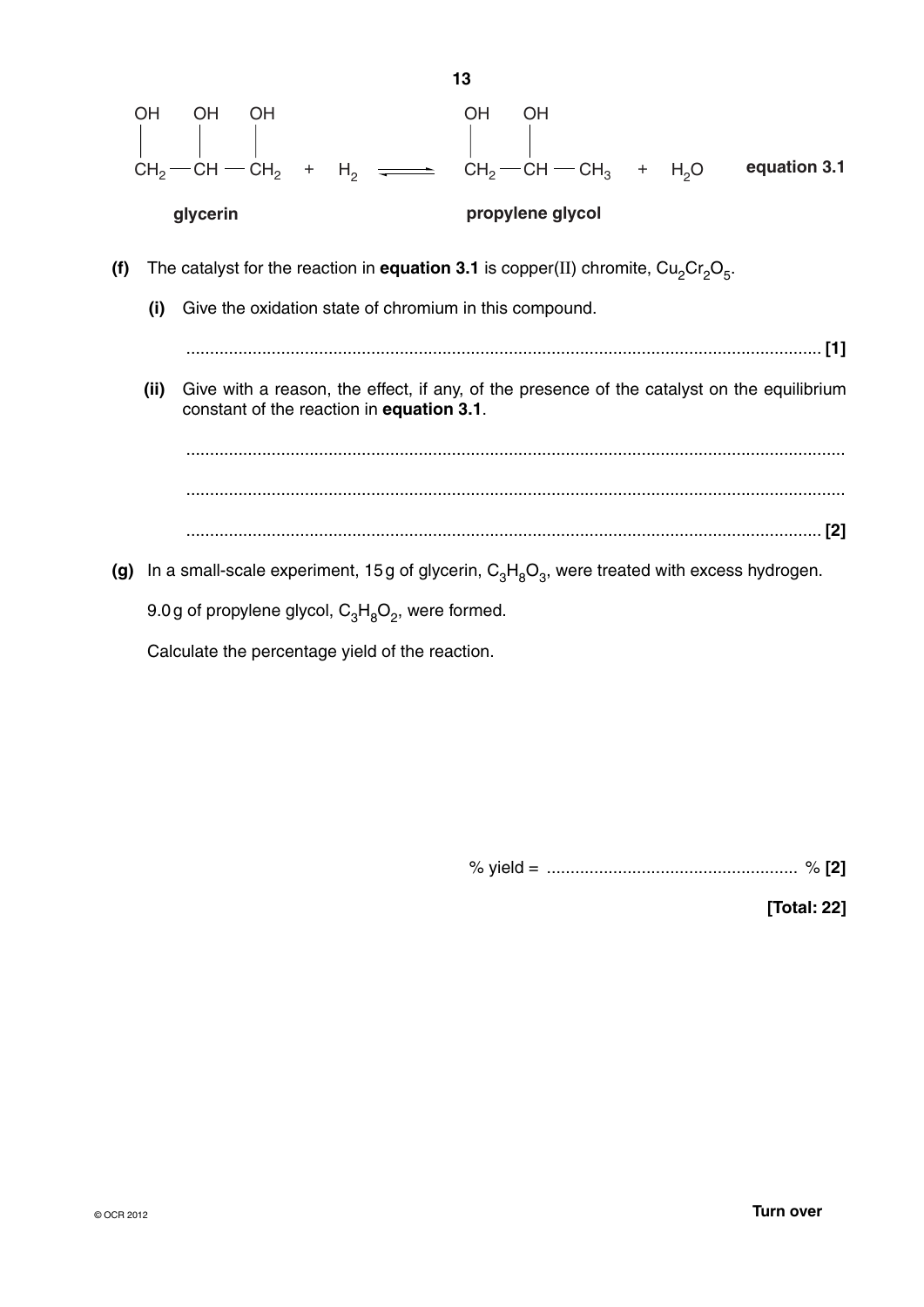**4** Ionic liquids are now often used as solvents for Friedel–Crafts acylation reactions.

These reactions now generate much less toxic waste than the old process.

 **(a) (i)** Complete the equation for a Friedel–Crafts acylation of benzene.

Give the **full** structural formula of the group attached to the benzene ring.



**[2]**

**(ii)** Give the systematic name of CH<sub>3</sub>COC*l*.

...................................................................................................................................... **[1]**

 **(iii)** Give **two** words that describe the **type** of mechanism of the reaction described in **(i)**.

...................................................................................................................................... **[2]**

 **(b)** In the 'old' process for Friedel–Crafts reactions, aluminium chloride is used as the catalyst. The products of these reactions cannot be recycled because they could easily cause contamination of the environment.

Suggest **one** way in which the products of the old process might contaminate the environment.

 ................................................................................................................................................... .............................................................................................................................................. **[1]**

- **(c)** Ionic liquids have large cations and anions, such as those shown in the table below.
	- **(i)** Complete the table below for the two ions.

| ion             | number of electron<br>pairs around<br>central atom | shape of ion | bond angle<br>around central<br>atom/ $\degree$ |
|-----------------|----------------------------------------------------|--------------|-------------------------------------------------|
| $(C_2H_5)_4N^+$ |                                                    |              |                                                 |
| $PF_{6}^{-}$    |                                                    |              |                                                 |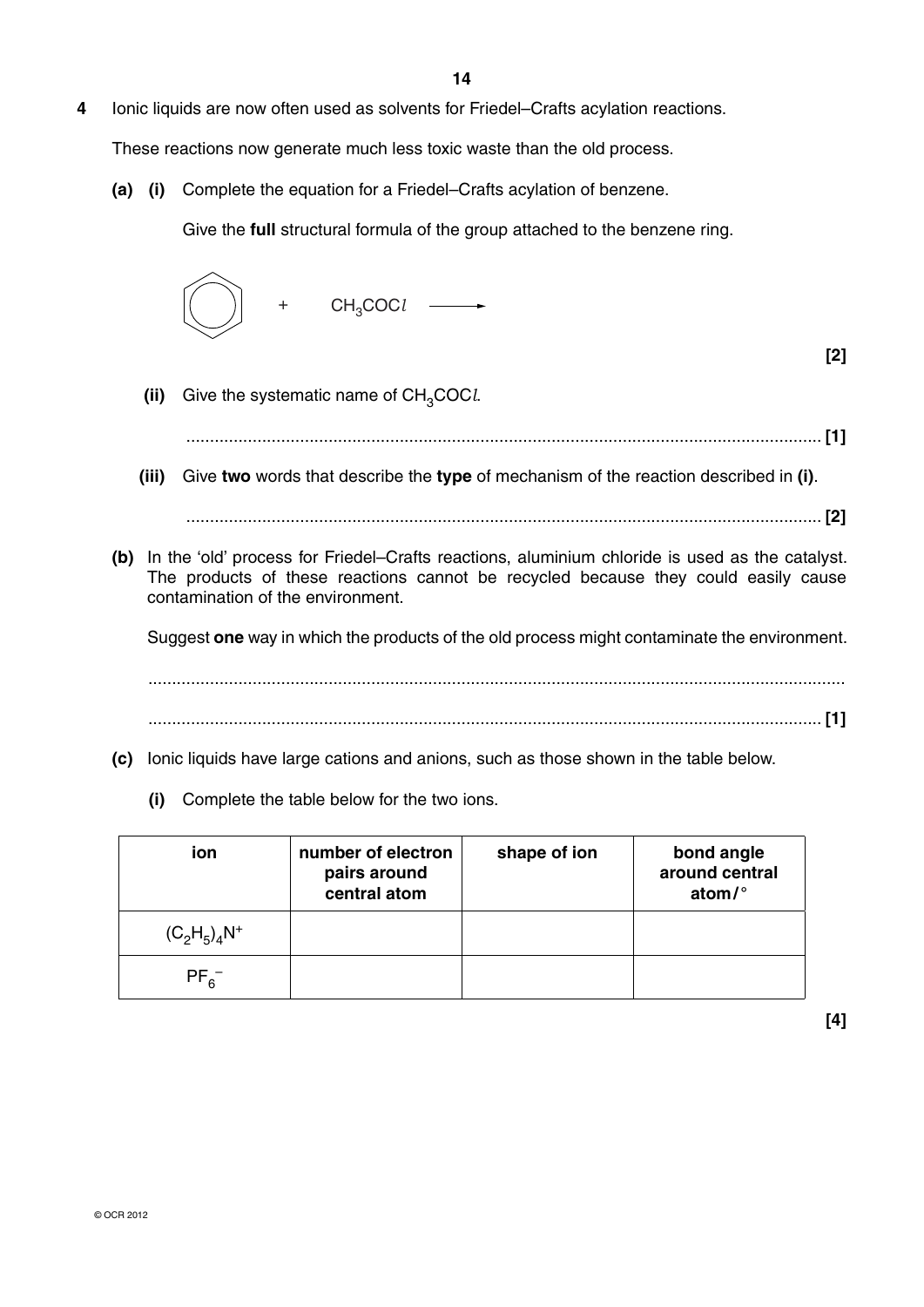(ii) Suggest why salts consisting of large cations and large anions have low melting points.

(d) Friedel–Crafts reactions can be used to identify the presence of an aromatic ring in an organic compound. Benzene, for example, reacts with compound Z and aluminium chloride to form triphenylmethane. Many triphenylmethane derivatives are coloured.



triphenvlmethane

(i) Suggest the formula of compound Z.

 $[1]$ 

Explain why dyes absorb visible light (and thus appear coloured) whereas benzene  $(ii)$ absorbs ultraviolet light and appears colourless.



In your answer you should show how the points you make link together.

| [6] |
|-----|

**Turn over**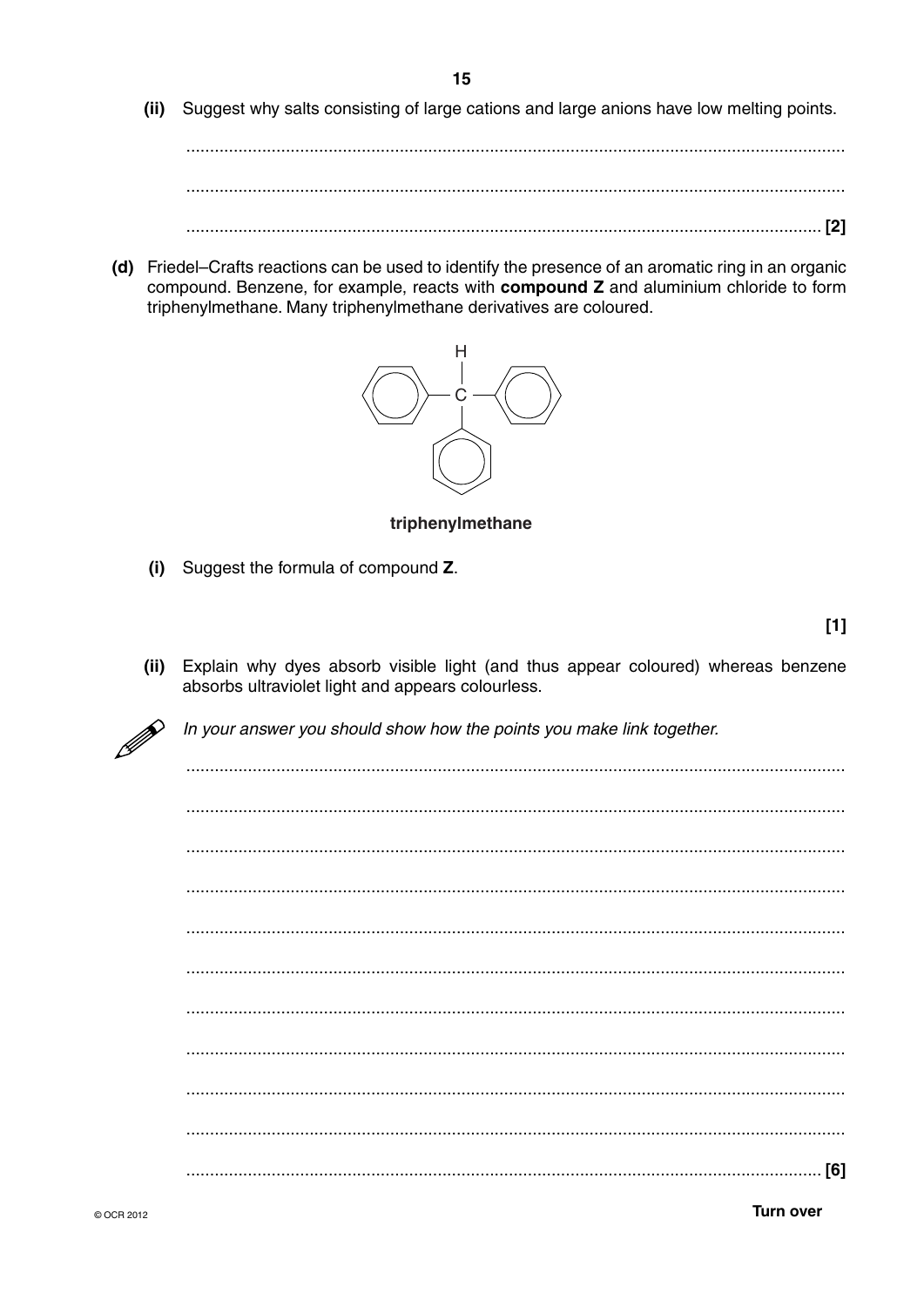(e) The Kekulé model of benzene shown below does not explain the bromination reaction of benzene.



- Predict a product of the bromination of the Kekulé structure.  $\ddot{\phantom{a}}$
- Compare this product with the actual product formed when bromine reacts with benzene (in the presence of an iron catalyst).
- Explain why benzene reacts as it does.  $\bullet$



In your answer you should use appropriate technical terms spelled correctly.

 $1.1.1.1.$ [Total: 24]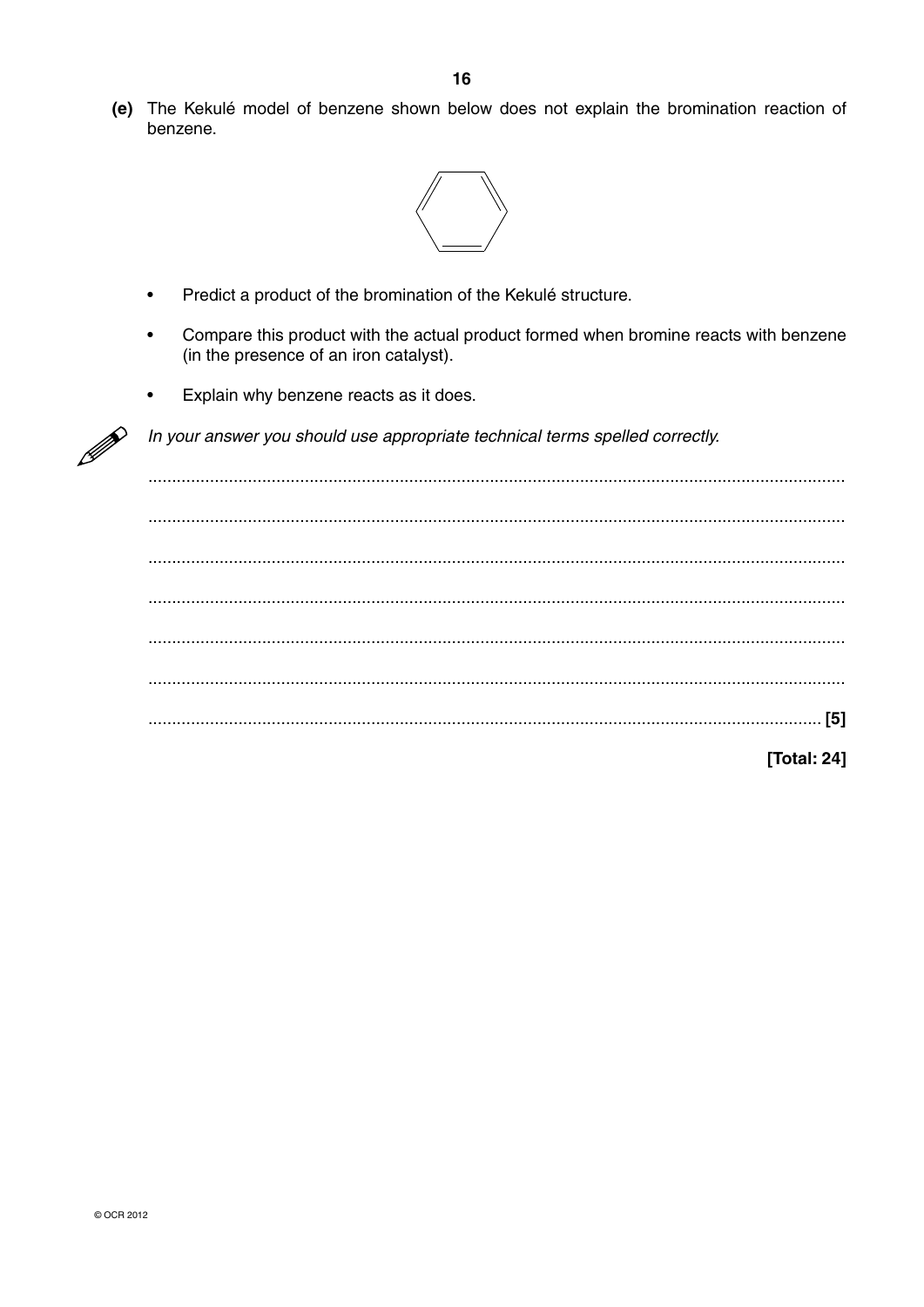- **5** Zinc chloride, ZnCl<sub>2</sub>, is used as a 'flux' for soldering as it removes the oxide coating of the metal being soldered, exposing the bare metal surface.
	- **(a)** Complete the electron configuration for a zinc atom.

 $1s^2$  2s<sup>2</sup> 2p<sup>6</sup> 3s<sup>2</sup> 3p<sup>6</sup>

**[1]**

- **(b)** Zinc forms exclusively 2+ ions. Its third ionisation enthalpy is much higher than the first and second ionisation enthalpies.
	- **(i)** Write the equation corresponding to the third ionisation enthalpy of zinc.

Show state symbols.

**[1]**

 **(ii)** Suggest, in terms of electron configurations, why zinc forms only 2+ ions.

 ........................................................................................................................................... ...................................................................................................................................... **[1]**

 **(iii)** Give the formula of zinc sulfate(VI).

...................................................................................................................................... **[1]**

 **(c)** When hydrated zinc chloride is heated, HC*l* is formed and this helps the zinc chloride to function as a flux.

Hydrated zinc chloride has the formula ZnCl<sub>2</sub>•2H<sub>2</sub>O where two moles of water are included in the lattice with one mole of ZnCl<sub>2</sub>.

Suggest an equation for the decomposition of one mole of ZnCl<sub>2</sub>• 2H<sub>2</sub>O to give one mole of HC*l*.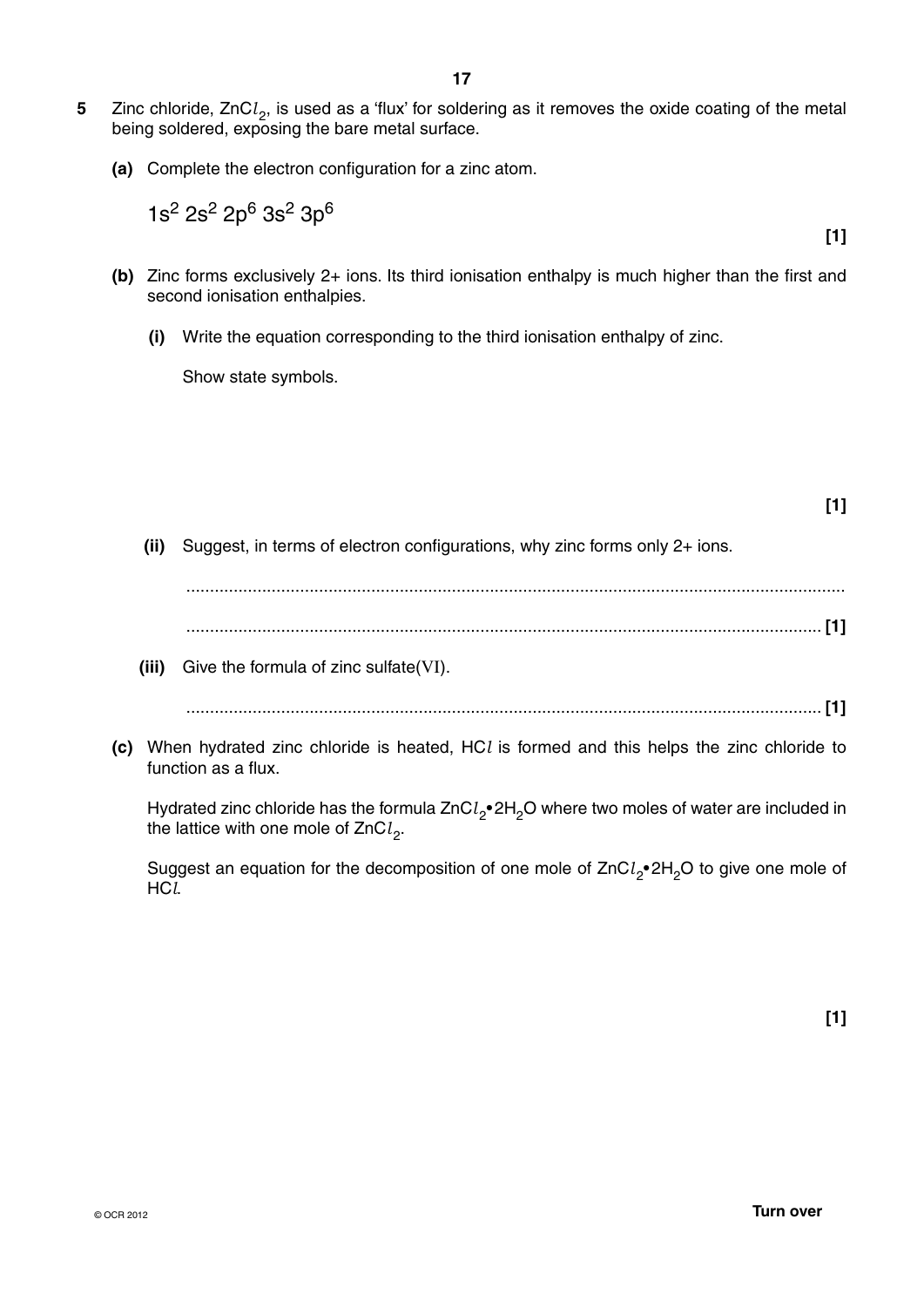**(d)** Anhydrous zinc chloride is very soluble in water. An energy level diagram for the dissolving process is shown.



**(i)** What name is given to the enthalpy change which has the value  $-2734 \text{ kJ}$  mol<sup>-1</sup>?

...................................................................................................................................... **[1]**

 **(ii)** The enthalpy changes of hydration of the ions are:

 $Zn^{2+}$  –2046kJ mol<sup>-1</sup> C*l* – –363kJ mol–1

Calculate a value for the enthalpy change of solution,  $\Delta H_{\text{soln}}$ , of ZnCl<sub>2</sub>.

<sup>Δ</sup>*H*soln ZnC*l* 2 = ........................................... kJ mol–1 **[3]**

 **(iii)** List the bonds that are broken and made when an ionic substance dissolves in water.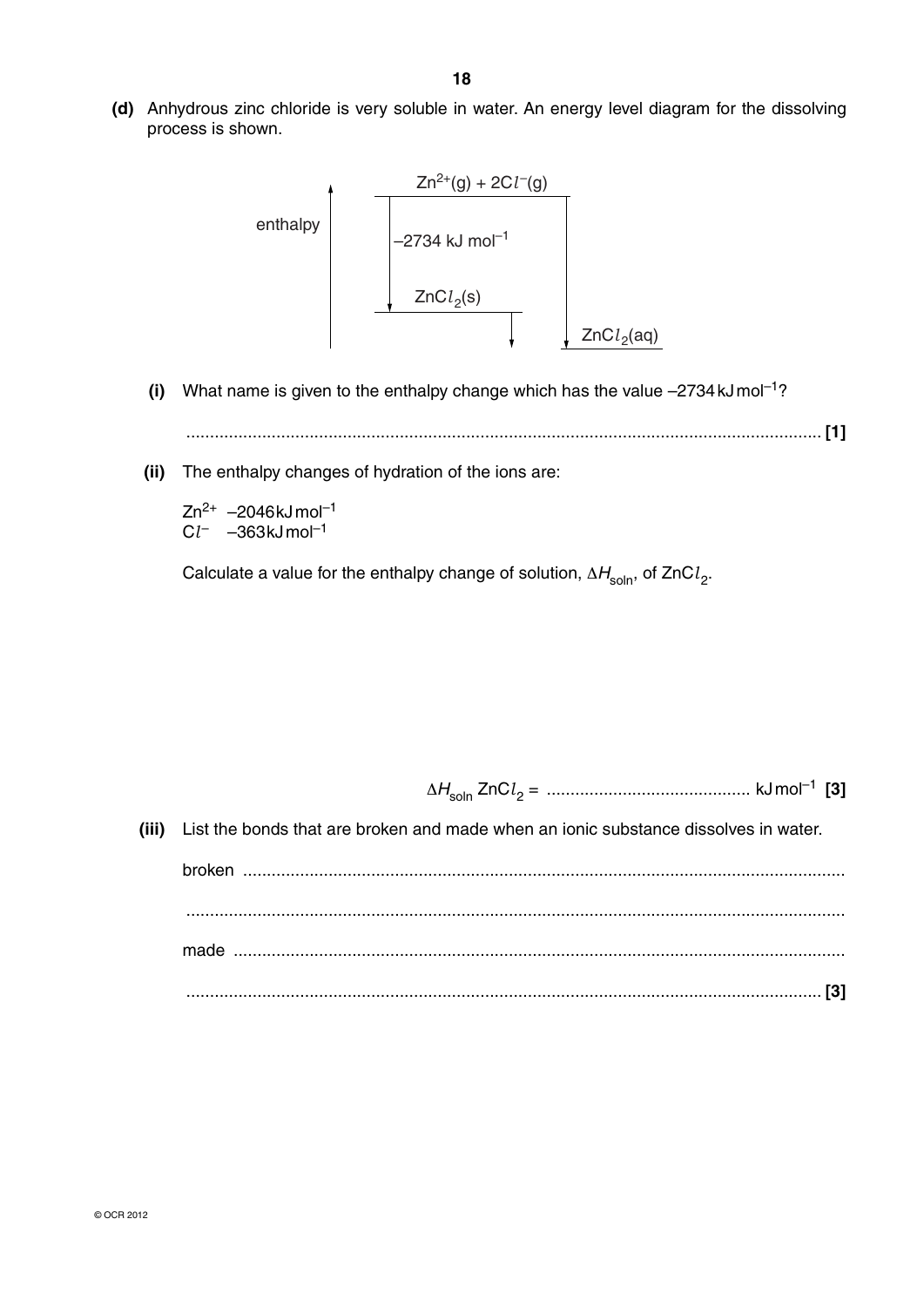(e) Many ionic substances dissolve in water with a positive value for  $\Delta S_{\rm svs}$ .

However, when the salt consists of small highly charged ions (for example,  $Ca^{2+}$ ),  $\Delta S_{\rm sys}$  has a negative value.

- Give the meaning of the term entropy.
- Suggest why  $\Delta S_{\rm sys}$  is often positive for dissolving processes but negative for the dissolving of some calcium salts.

(f) A particular salt has an **endothermic** enthalpy change of solution.

State how the solubility of this salt would change, if at all, as temperature is increased.

Explain your answer in terms of entropy changes.

**Total: 201** 

## **END OF QUESTION PAPER**